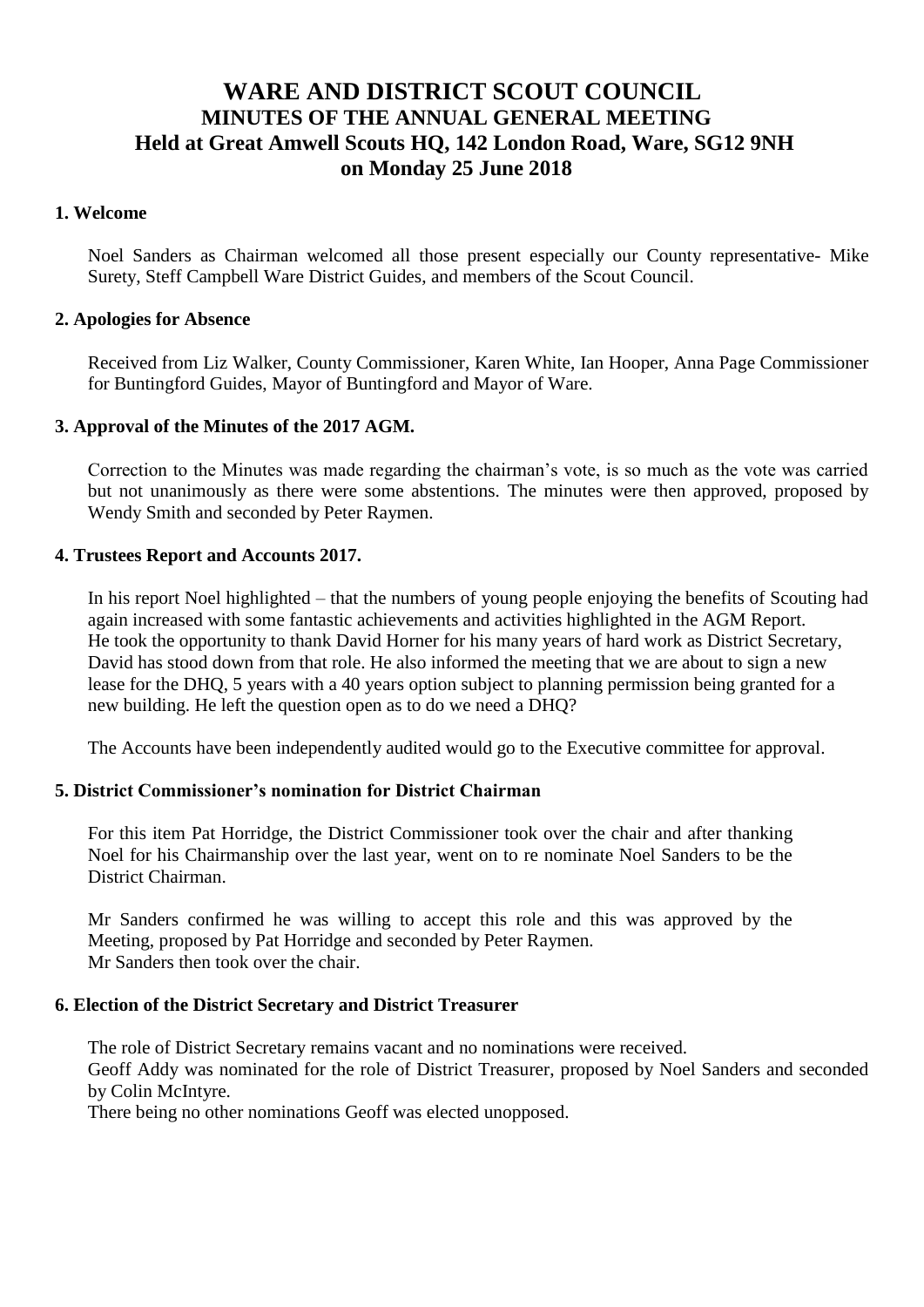# **7. Election of the District Executive Committee**

There were no new nominations to the Exec as all current members are within their elected terms and willing to continue.

| The following will serve until 2020: |                                                  |
|--------------------------------------|--------------------------------------------------|
| Phil Clayden                         | <b>District Scout Network</b>                    |
| <b>Gavin Miles</b>                   | Group Chairman Stanstead Abbotts                 |
| Gail Stretch                         | <b>Assistant Group Scout Leader Great Amwell</b> |

Peter Raymen (ADC Development), Jim Smith, Bob Cooper and Daniel O'Neill will continue until 2019.

|                | It was noted the following Ex-officio members remain on the committee |
|----------------|-----------------------------------------------------------------------|
| Keith Jennings | District Explorer Commissioner                                        |
| Harry Bonfield | District Youth Commissioner                                           |

The Chairman thanked Tony Hinson for his continued help handling the DHQ bookings amongst other things

# **8. Election of scouters to serve on the County Scout Council**

Pat Horridge explained that up to three scouters could be elected to serve on the County Scout Council, together with the District Commissioner, the District Chairman, the District Secretary and the District Treasurer.

There were no nominations.

## **9. Appointment of Independent Examiner to the District Accounts**

The Chairman thanked Geoff Addy for his important work on the Accounts and informed the meeting that the Exec had appointed Karl Gravenor as Independent Examiner.

## **10. District Commissioner – Pat Horridge.**

Pat detailed some of the adult recruitment events that have been actioned in an effort to increase awareness locally and encourage more adults into scouting.

The Ware & District website has been rebranded and redesigned and is now live. Pat has also rolled out office 365 email accounts to key District people to help encourage clearer communication paths.

As part of the Scout rebrand we've taken the opportunity to purchase 2 feather flags and a new District banner as well as new DHQ signage. We also had a number of 3 fold flyers printed for handing out at the adult recruitment events. Pat was able to do some fund raising to help offset the costs involved in the recruitment events (approx. £1100 raised)

Pat has also presented to the Exec an examination of the costs and advantages of electronic payment options and more work is needed if we are to maximise the opportunities for income the shop represents. Over 100 awards have been made in the last year helping clear the backlog that had developed.

Thanks were made to the Exec, GSLs, District Team and all leaders for their work in delivering scouting.

# **11. Presentations**